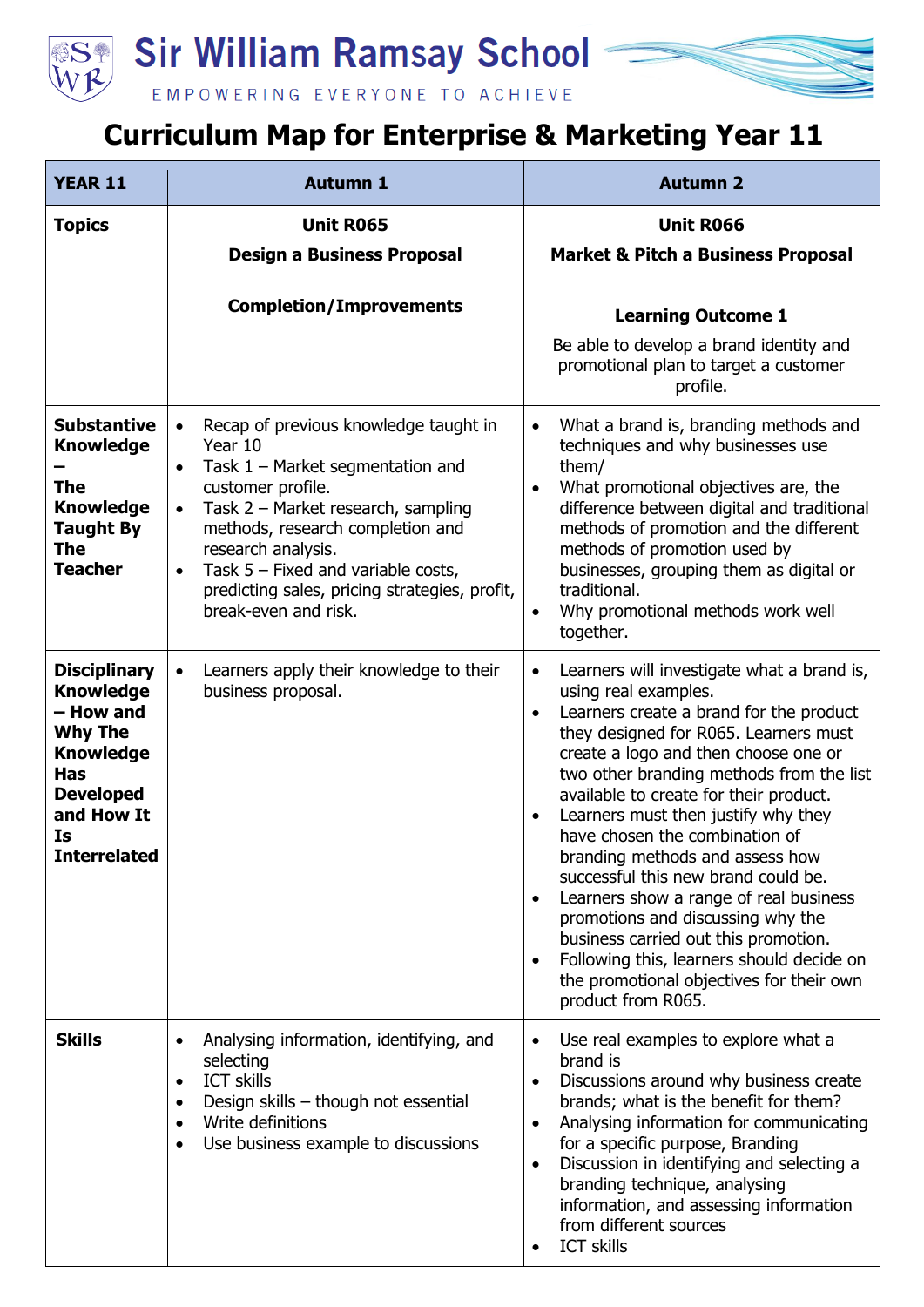| <b>Links To</b><br><b>Prior</b><br>Learning | Links to all R064 and R065 content.                                                                                                                                                                                                                                                                                                                                                                                                                                                                                                                                                                             | Learners will arrive to these lessons with<br>an existing understanding of brands and<br>why branding can be valuable; these<br>ideas will be welcomed through class<br>discussions.<br>Links to the customer and product from<br>٠<br>R065.<br>Some links to R064 LO4 (4.4) on<br>$\bullet$<br>promotion; though this is more about a<br>promotional plan rather than one<br>method of promoting a business.                        |
|---------------------------------------------|-----------------------------------------------------------------------------------------------------------------------------------------------------------------------------------------------------------------------------------------------------------------------------------------------------------------------------------------------------------------------------------------------------------------------------------------------------------------------------------------------------------------------------------------------------------------------------------------------------------------|--------------------------------------------------------------------------------------------------------------------------------------------------------------------------------------------------------------------------------------------------------------------------------------------------------------------------------------------------------------------------------------------------------------------------------------|
| Literacy/<br><b>Numeracy</b>                | Understanding and responding to key<br>$\bullet$<br>command words<br>Writing documents and summarising<br>$\bullet$<br>information<br>Speaking and listening $-$ make a range<br>$\bullet$<br>of contributions to discussions and make<br>effective presentations in a wide range<br>of contexts<br>Carrying out group work investigating<br>$\bullet$<br>organisations<br>Working with others in investigating<br>$\bullet$<br>Reading - compare, select, read, and<br>$\bullet$<br>understand texts and use them to gather<br>information, ideas, arguments, and<br>opinions.<br>Reading about organisations. | Writing to justify is a skill learners will<br>$\bullet$<br>have developed in their English lessons<br>and should be applied in this work.                                                                                                                                                                                                                                                                                           |
| <b>Cross</b><br><b>Curricular</b>           | Links to a variety of different careers;<br>especially marketing<br>Links to Art and Design subjects when<br>$\bullet$<br>creating product designs ideas.                                                                                                                                                                                                                                                                                                                                                                                                                                                       | Links to a variety of different careers;<br>$\bullet$<br>learners will likely end up working in one<br>of the sectors discussed.<br>Links to careers is marketing and retail<br>$\bullet$<br>sectors.<br>All learners will come across a variety of<br>$\bullet$<br>brand and will have to make a choice<br>when purchasing and selecting goods.<br>Some links to Art and Design subjects<br>$\bullet$<br>when creating brand ideas. |
| <b>Assessment</b>                           | This work is assessed through a<br>completed portfolio for R065                                                                                                                                                                                                                                                                                                                                                                                                                                                                                                                                                 | This work forms part of LO1 for R066.<br>$\bullet$<br>Assessed through a portfolio of work for<br>R066.                                                                                                                                                                                                                                                                                                                              |

| <b>YEAR 11</b> | <b>Spring 1</b>                                                                           | <b>Spring 2</b>                                                   |
|----------------|-------------------------------------------------------------------------------------------|-------------------------------------------------------------------|
| <b>Topics</b>  | Unit R066                                                                                 | <b>Unit R066</b>                                                  |
|                | <b>Market &amp; Pitch A Business Proposal</b>                                             | <b>Market &amp; Pitch A Business Proposal</b>                     |
|                | <b>Learning Objective 2</b>                                                               | <b>Learning Objective 3</b>                                       |
|                | Be able to complete market research to aid<br>decisions relating to a business challenge. | Be able to develop a design proposal for a<br>business challenge. |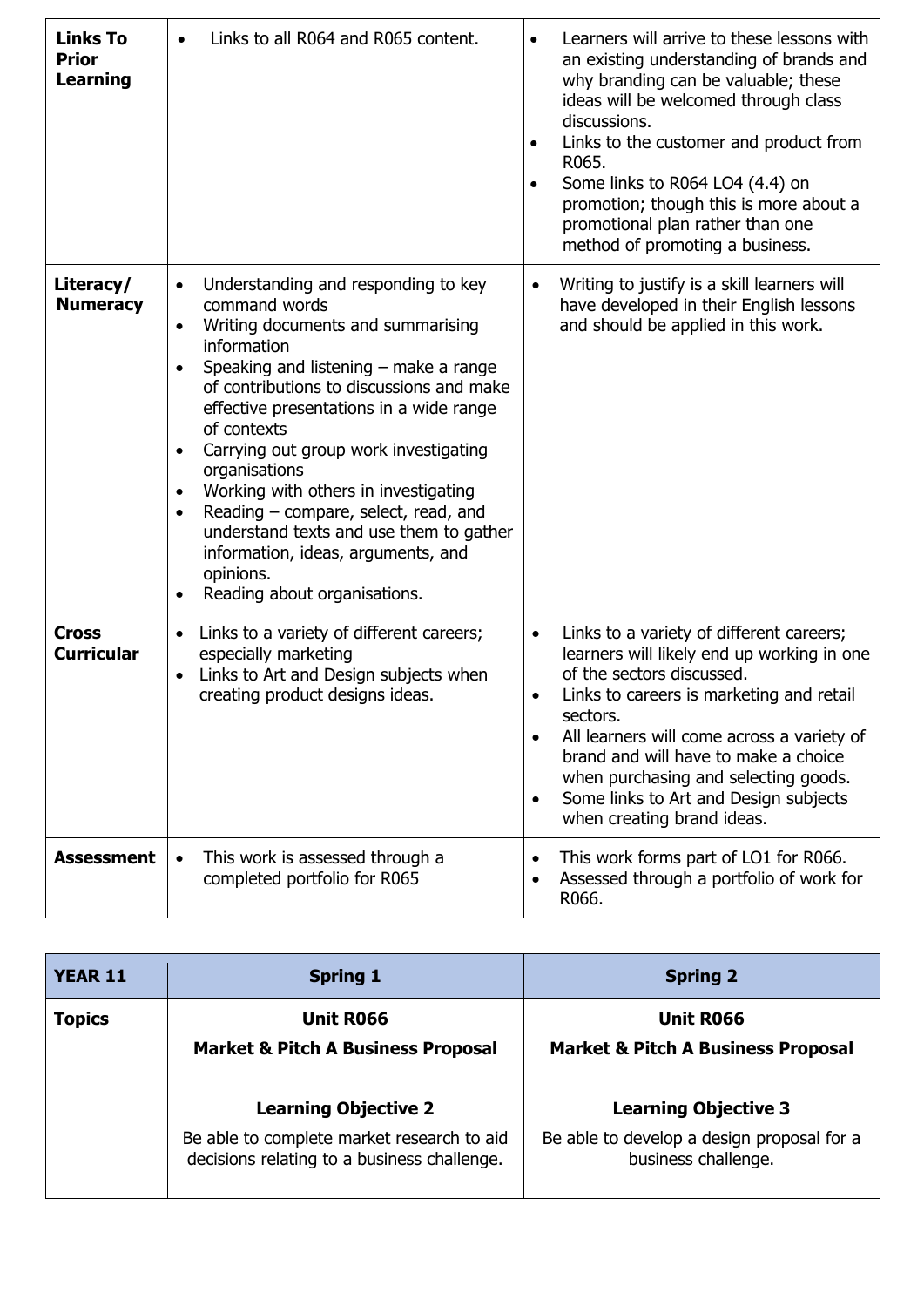| <b>Substantive</b><br><b>Knowledge</b><br>The<br><b>Knowledge</b><br><b>Taught By</b><br><b>The</b><br><b>Teacher</b>                                                   | The factors, key decisions and visual aids<br>$\bullet$<br>to be considered when planning a<br>professional pitch.<br>The structure and of a professional pitch.<br>$\bullet$<br>The matching of the content of a<br>$\bullet$<br>professional pitch to its purpose<br>(convincing buyers to stock a product).<br>How to pre-empt questions that a panel<br>may ask following a professional pitch. | How to present a professional business<br>$\bullet$<br>pitch.<br>How to provide peer feedback.<br>$\bullet$<br>How to refine a professional pitch based<br>$\bullet$<br>on feedback received.<br>How to present a formal business pitch<br>$\bullet$<br>to an external panel.                                                                                                                                                                                                                                                                                                                                     |
|-------------------------------------------------------------------------------------------------------------------------------------------------------------------------|-----------------------------------------------------------------------------------------------------------------------------------------------------------------------------------------------------------------------------------------------------------------------------------------------------------------------------------------------------------------------------------------------------|-------------------------------------------------------------------------------------------------------------------------------------------------------------------------------------------------------------------------------------------------------------------------------------------------------------------------------------------------------------------------------------------------------------------------------------------------------------------------------------------------------------------------------------------------------------------------------------------------------------------|
| <b>Disciplinary</b><br><b>Knowledge</b><br>- How and<br><b>Why The</b><br><b>Knowledge</b><br><b>Has</b><br><b>Developed</b><br>and How It<br>Is<br><b>Interrelated</b> | Learners prepare a professional pitch for<br>$\bullet$<br>their business idea.                                                                                                                                                                                                                                                                                                                      | Learners present their pitches in groups.<br>$\bullet$<br>They must complete feedback forms for<br>$\bullet$<br>any pitches they witness.<br>Learners will be given time to reflect on<br>$\bullet$<br>their feedback and improve areas of<br>their pitches as necessary.                                                                                                                                                                                                                                                                                                                                         |
| <b>Skills</b>                                                                                                                                                           | Pitching is a skill learners will depend on<br>$\bullet$<br>in their future in almost all careers.<br>The visual aid will likely be completed in<br>$\bullet$<br>PowerPoint; links to Computing/ICT.                                                                                                                                                                                                | Presentation skills.<br>$\bullet$<br>Listening to and evaluating<br>$\bullet$<br>presentations.                                                                                                                                                                                                                                                                                                                                                                                                                                                                                                                   |
| <b>Links To</b><br><b>Prior</b><br><b>Learning</b>                                                                                                                      | Links to previous units.<br>$\bullet$                                                                                                                                                                                                                                                                                                                                                               | Links to previous units.                                                                                                                                                                                                                                                                                                                                                                                                                                                                                                                                                                                          |
| Literacy/<br><b>Numeracy</b>                                                                                                                                            | Producing a script links with skills<br>$\bullet$<br>developed in English, Drama and Media<br>subjects.<br>Oracy.<br>٠                                                                                                                                                                                                                                                                              | Oracy.                                                                                                                                                                                                                                                                                                                                                                                                                                                                                                                                                                                                            |
| <b>Cross</b><br>curricular                                                                                                                                              | Producing a script is likely to link with<br>$\bullet$<br>skills developed in English, Drama and<br>Media subjects.                                                                                                                                                                                                                                                                                 |                                                                                                                                                                                                                                                                                                                                                                                                                                                                                                                                                                                                                   |
| <b>Assessment</b>                                                                                                                                                       | This work forms part of Learning<br>$\bullet$<br>Objective 2 for R066.<br>Assessed through a portfolio of work for<br>$\bullet$<br>R066.<br>Learners' visual aids and supporting<br>$\bullet$<br>material will also be assessed on the<br>witness statement when they deliver<br>their professional pitch.                                                                                          | This work forms part of Learning<br>$\bullet$<br>Objective 3 for R066.<br>Learners will be peer assessed and have<br>$\bullet$<br>witness statements for this element.<br>Assessed through a portfolio of work for<br>$\bullet$<br>R066.<br>Learners will have a witness statement<br>$\bullet$<br>completed to reflect their performance in<br>their professional pitches. These will be<br>completed by the panel and assessed by<br>the learner's class teacher.<br>The refined pitch will be assessed by an<br>$\bullet$<br>external panel during learners'<br>professional pitch presentations in Task<br>3. |